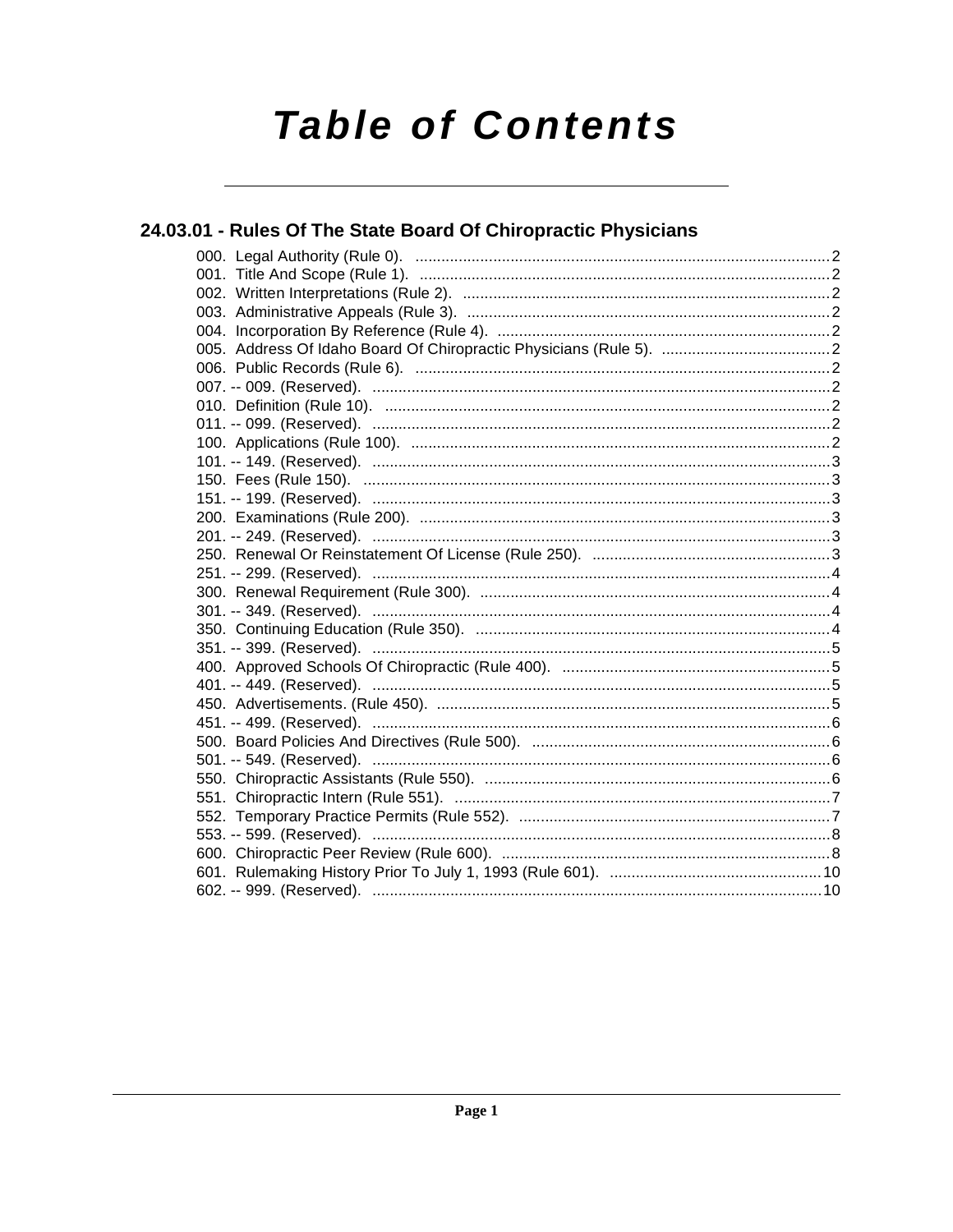#### **IDAPA 24 TITLE 03 CHAPTER 01**

# **24.03.01 - RULES OF THE STATE BOARD OF CHIROPRACTIC PHYSICIANS**

#### <span id="page-1-1"></span><span id="page-1-0"></span>**000. LEGAL AUTHORITY (RULE 0).**

These rules are hereby prescribed and established pursuant to the authority vested in the State Board of Chiropractic Physicians by the provisions of Section 54-707, Idaho Code.  $(7-1-93)$ 

#### <span id="page-1-2"></span>**001. TITLE AND SCOPE (RULE 1).**

These rules shall be cited as IDAPA 24.03.01, "Rules of the State Board of Chiropractic Physicians". (7-1-93)

#### <span id="page-1-3"></span>**002. WRITTEN INTERPRETATIONS (RULE 2).**

The board may have written statements that pertain to the interpretation of the rules of this chapter. Such interpretations, if any, are available for public inspection and copying at cost in the main office of the Bureau of Occupational Licenses. (3-15-02) Occupational Licenses.

#### <span id="page-1-4"></span>**003. ADMINISTRATIVE APPEALS (RULE 3).**

Administrative appeals shall be governed by the Administrative Procedure Act, Title 67, Chapter 52, Idaho Code. (3-15-02)

#### <span id="page-1-5"></span>**004. INCORPORATION BY REFERENCE (RULE 4).**

These rules do not incorporate by reference any document other than those sections of Idaho Code so referenced. (3-15-02)

#### <span id="page-1-6"></span>**005. ADDRESS OF IDAHO BOARD OF CHIROPRACTIC PHYSICIANS (RULE 5).**

[The office of the Board of Chiropractic Physicians is located within the Bureau of Occupational Licenses, Owyhee](http://www2.state.id.us/ibol/chi) Plaza, 1109 Main Street, Suite 220, Boise, Idaho 83702-5642. The phone number of the Board is (208) 334-3233. The Board's FAX number is (208) 334-3945. The Board's e-mail address is ibol@ibol.state.id.us. The Board's official web site is at www2.state.id.us/ibol/chi. (3-15-02)

#### <span id="page-1-7"></span>**006. PUBLIC RECORDS (RULE 6).**

The records associated with the Board of Chiropractic Physicians are subject to the provisions of the Idaho Public Records Act, Title 9, Chapter 3, Idaho Code. (3-15-02) Records Act, Title 9, Chapter 3, Idaho Code.

#### <span id="page-1-8"></span>**007. -- 009. (RESERVED).**

#### <span id="page-1-9"></span>**010. DEFINITION (RULE 10).**

- <span id="page-1-13"></span>**01. Board**. The State Board of Chiropractic Physicians as prescribed in Section 54-703, Idaho Code.  $(7-1-93)$
- **02. Bureau**. The Bureau of Occupational Licenses as prescribed in Section 67-2602, Idaho Code. (3-15-02)

**03. Inactive Status**. The status of licensure that has been made inactive by compliance with Section 54-708(2) and Subsection 300.02. The holder of an inactive license may not practice chiropractic in Idaho. (3-15-02)

**04. Inactive Retired**. The status of a licensee who is over sixty-five (65) years of age, has paid the inactive retired fee and is permanently retired from the practice of chiropractic. The holder of an inactive retired license may not practice chiropractic in Idaho. (3-15-02)

#### <span id="page-1-10"></span>**011. -- 099. (RESERVED).**

#### <span id="page-1-11"></span>**100. APPLICATIONS (RULE 100).**

<span id="page-1-12"></span>**01. Application**. Applications on forms furnished by the Bureau of Occupational Licenses must be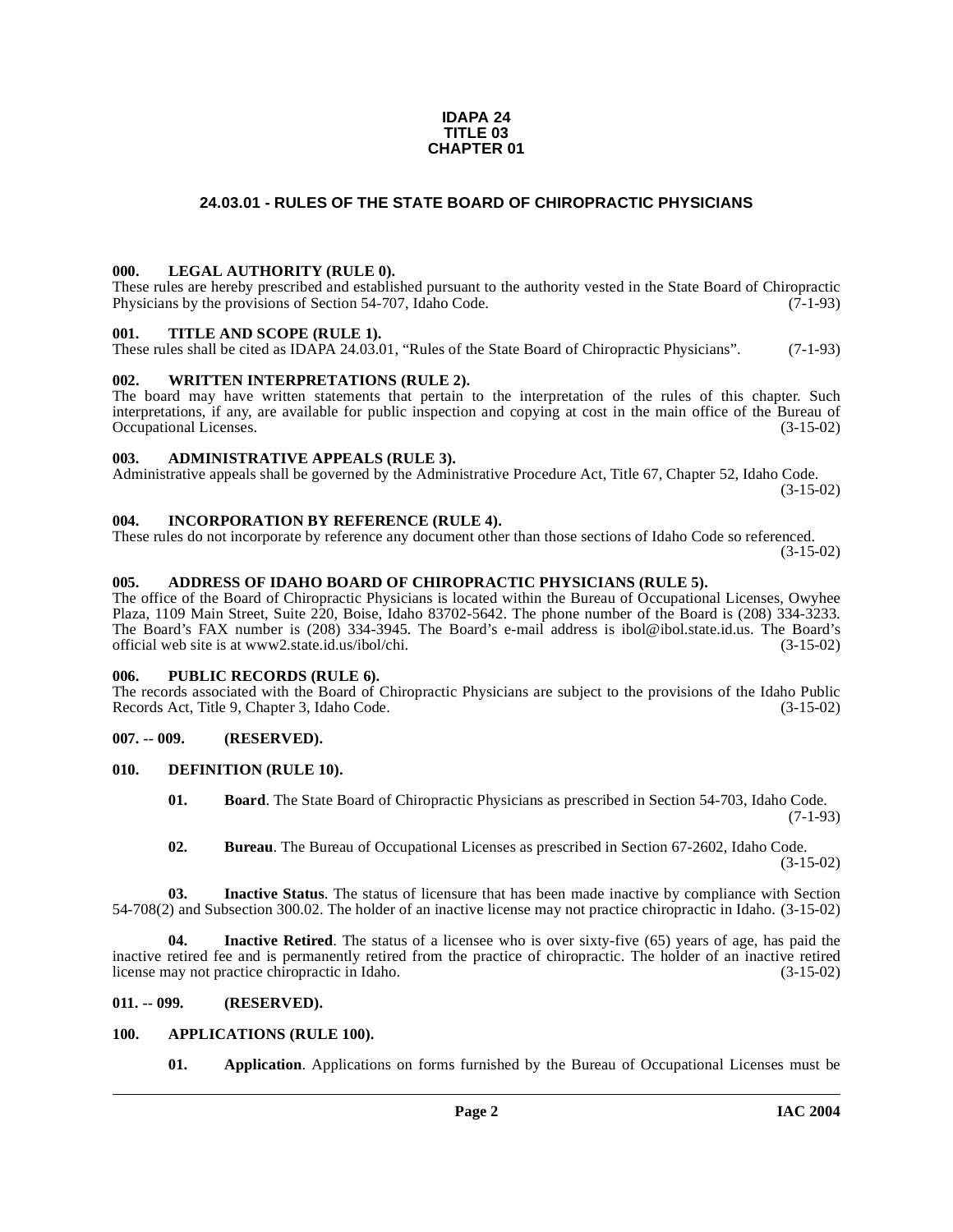accompanied by an unmounted passport photograph taken within the twelve (12) months preceding the date of application. (3-15-02) application. (3-15-02)

<span id="page-2-12"></span>

| 02. | <b>Oualifications.</b>                                | $(7-1-93)$ |
|-----|-------------------------------------------------------|------------|
| а.  | New applicants will meet the following requirements:  | $(7-1-93)$ |
|     | National Boards Parts I, II, III, and IV.             | $(7-1-99)$ |
| ii. | Graduation from a CCE approved college or university. | $(7-1-93)$ |

iii. Applicants will be required to sign an affidavit swearing under oath that they have fully reviewed and understand and will abide by the Chiropractic Act, Title 54, Chapter 7, Idaho Code, and the Board's Rules, IDAPA 24, Title 03, Chapter 01, "Rules of the State Board of Chiropractic Physicians". (7-1-99)

| Endorsement applicants will meet the following requirements: | $(7-1-93)$ |
|--------------------------------------------------------------|------------|
|                                                              |            |

i. National Boards Parts I, II, III and Physiotherapy. (7-1-93)

ii. If licensed prior to January, 1980, CCE approved college or university not required. If licensed after January, 1980, applicant must have graduated from a CCE approved college or university. (7-1-93)

iii. Five (5) years of consecutive experience immediately prior to application and a valid, unrevoked, unsuspended license to practice chiropractic in another state.

iv. National Board Special Purposes Examination for Chiropractors (SPEC). (7-1-99)

v. Applicants will be required to sign an affidavit swearing under oath that they have fully reviewed and understand and will abide by the Chiropractic Act, Title 54, Chapter 7, Idaho Code, and the Board's Rules,<br>IDAPA 24.03.01, "Rules of the State Board of Chiropractic Physicians". (7-1-99) IDAPA 24.03.01, "Rules of the State Board of Chiropractic Physicians".

# <span id="page-2-0"></span>**101. -- 149. (RESERVED).**

# <span id="page-2-1"></span>**150. FEES (RULE 150).**

<span id="page-2-10"></span><span id="page-2-9"></span><span id="page-2-8"></span><span id="page-2-7"></span><span id="page-2-6"></span>

| 01. | <b>Application Fee.</b> Application Fee (includes original license) - Two hundred fifty dollars (\$250). | $(3-10-00)$ |
|-----|----------------------------------------------------------------------------------------------------------|-------------|
| 02. | <b>Annual Renewal Fee.</b> Annual Renewal Fee - One hundred dollars (\$100).                             | $(7-1-93)$  |
| 03. | <b>Inactive License.</b> Inactive License - Fifty dollars (\$50).                                        | $(7-1-93)$  |
| 04. | <b>Inactive</b> . Inactive (retired, age sixty-five (65) and over) License - Five dollars (\$5).         | $(7-1-93)$  |
| 05. | <b>Temporary Permit Fee.</b> Temporary Permit Fee - Fifty dollars (\$50).                                | $(7-1-93)$  |
| 06. | <b>Non-Refundable.</b> All fees are non-refundable.                                                      | $(7-1-93)$  |
|     |                                                                                                          |             |

# <span id="page-2-14"></span><span id="page-2-11"></span><span id="page-2-2"></span>**151. -- 199. (RESERVED).**

# <span id="page-2-3"></span>**200. EXAMINATIONS (RULE 200).**

It shall be the applicant's duty to take and successfully pass the National Board Examinations administered by the National Board of Chiropractic Examiners as specified in these rules. (3-10-00)

# <span id="page-2-4"></span>**201. -- 249. (RESERVED).**

# <span id="page-2-13"></span><span id="page-2-5"></span>**250. RENEWAL OR REINSTATEMENT OF LICENSE (RULE 250).**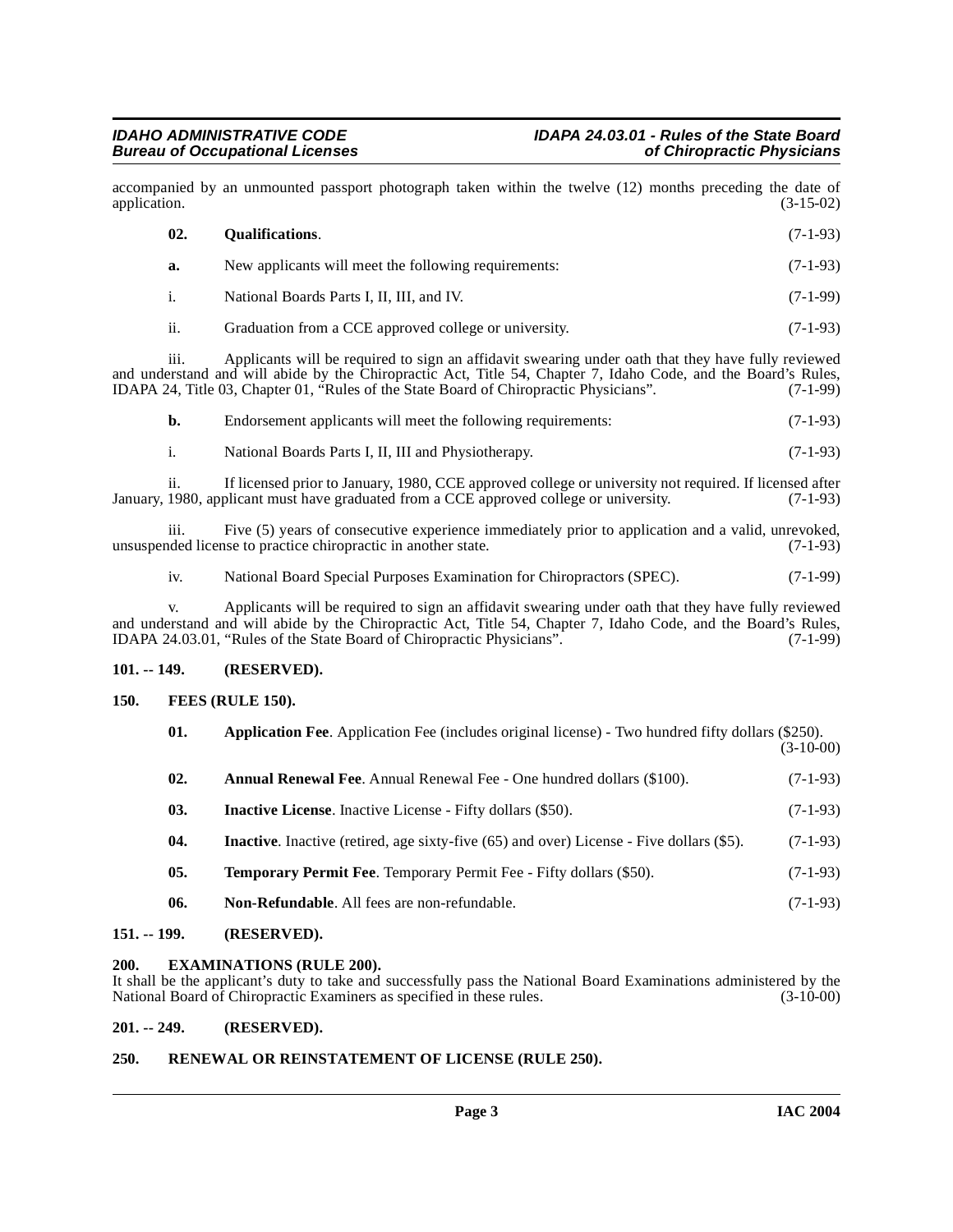<span id="page-3-7"></span>**01. Expiration Date**. All chiropractic licenses expire and must be renewed annually in accordance tion 67-2614. Idaho Code. Licenses not so renewed will be canceled. (5-3-03) with Section 67-2614, Idaho Code. Licenses not so renewed will be canceled.

<span id="page-3-9"></span>**02. Reinstatement**. Any license canceled for failure to renew may be reinstated in accordance with Section 67-2614, Idaho Code, with the exception that the reinstatement fee shall be two hundred fifty dollars (\$250) and the applicant shall submit proof of having met the required continuing education for the year of reinstatement.

(5-3-03)

<span id="page-3-5"></span>**03. Canceled License**.A license that has been canceled for a period of more than five (5) years may be re-issued in accordance with section 67-2614, Idaho Code. (5-3-03)

#### <span id="page-3-0"></span>**251. -- 299. (RESERVED).**

# <span id="page-3-1"></span>**300. RENEWAL REQUIREMENT (RULE 300).**

<span id="page-3-10"></span><span id="page-3-4"></span>

| 01. | <b>Active Status.</b> Each renewal application must be accompanied by: | $(7-1-93)$ |
|-----|------------------------------------------------------------------------|------------|
|-----|------------------------------------------------------------------------|------------|

**a.** The established fee and; (7-1-93)

**b.** Certification of having attended and completed a minimum of twelve (12) hours of scientific clinics, forums, or chiropractic study within the previous twelve (12) months, as approved by the Idaho Board of Chiropractic Physicians. (7-1-93) Chiropractic Physicians.

- <span id="page-3-8"></span>**02. Inactive Status**. Each application for an Inactive status license must be accompanied by: (3-15-02)
- **a.** The established fee; and (3-15-02)
- **b.** A written request to change a current active license to an inactive license. (3-15-02)

**03. Waiving Continued Education Requirements**. All continued education requirements will be waived for any year or portion thereof that a licensee maintains an inactive license and is not actively practicing in Idaho. Inactive license renewal notices and licenses will be marked "Inactive". When the licensee desires active status, he must show acceptable fulfillment of continuing educational requirements for the current year and submit a fee equivalent to the difference between the inactive and active renewal fee. The continuing educational requirement and the fees will not be prorated for a partial year. (3-15-02) and the fees will not be prorated for a partial year.

#### <span id="page-3-2"></span>**301. -- 349. (RESERVED).**

# <span id="page-3-6"></span><span id="page-3-3"></span>**350. CONTINUING EDUCATION (RULE 350).**

In order to further protect the public health and to facilitate the administration of the Chiropractic Act, the board has formulated the following rules: (7-1-93) formulated the following rules:

**01. Subject Material**. The subject material of the continuing education requirement shall be germane actice of chiropractic and either; (3-15-02) to the practice of chiropractic and either;

- <span id="page-3-11"></span>**a.** Sponsored by an approved school of chiropractic; or (3-15-02)
- **b.** Otherwise approved by the board. (3-15-02)

<span id="page-3-12"></span>**c.** "Germane to the practice of chiropractic" shall be limited to Section 54-704(1), Idaho Code. (3-15-02)

**02. Verification Of Attendance**. It shall be necessary for each licensee to maintain verification of attendance by securing authorized signatures or other documentation from the course instructors or sponsoring institution substantiating any and all hours attended by the applicant. This verification shall be maintained by the licensee and provided to the Board upon the request of the Board or its agent. (3-15-02) licensee and provided to the Board upon the request of the Board or its agent.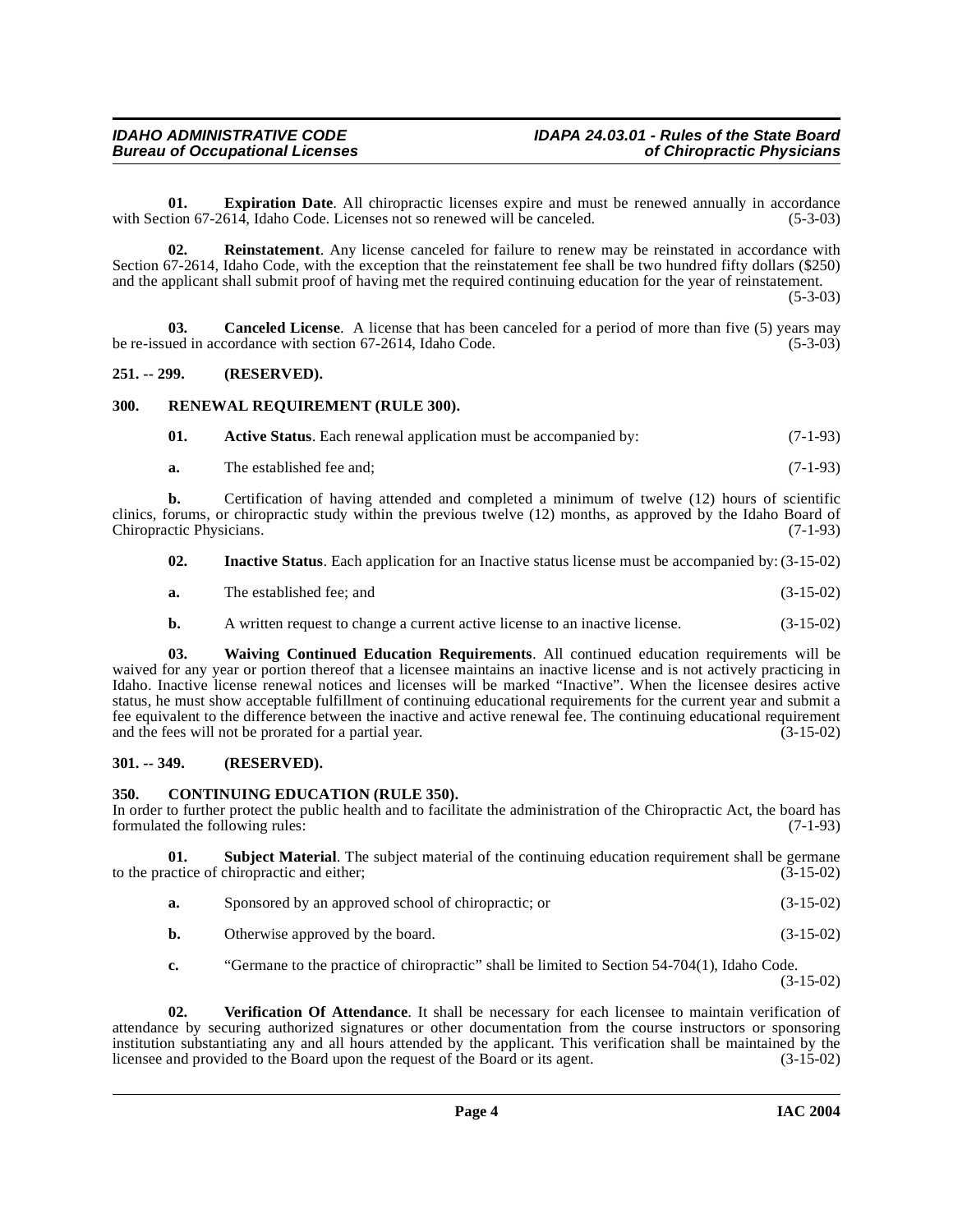**03. Distance Learning And Home Study**. The board shall not approve any course of study for continuing education credit that does not include the actual physical attendance of the applicant in a face-to-face setting with the course instructor. Correspondence or Home Study courses shall not be eligible for continuing education credits. (3-15-02)

**04. Requests For Approval**. All requests for approval or pre-approval of educational programs must be made to the board in writing, and must be accompanied by a statement that includes the name of the instructor or instructors, the date and time and location of the course, the specific agenda for the course, the number of continuing education credit hours requested, and a statement of how the course is believed to be pertinent to the practice of chiropractic. (3-15-02)

# <span id="page-4-0"></span>**351. -- 399. (RESERVED).**

# <span id="page-4-1"></span>**400. APPROVED SCHOOLS OF CHIROPRACTIC (RULE 400).**

# <span id="page-4-12"></span><span id="page-4-6"></span>**01. Requirement For Approval**. (7-1-93)

**a.** The Idaho Board of Chiropractic Physicians will consider only that school or college or university of chiropractic as a reputable school, college or university of chiropractic in good standing if such school, college or university conforms to the requirements of "recognized candidate for accreditation", or "accredited" of the Council of Chiropractic Education or any foreign country college which meets equivalent standards as determined by the Idaho Board of Chiropractic Physicians and teaches accredited courses in all the subjects set forth in Section 54-709(1)(b), Idaho Code. (7-1-93) Idaho Code. (7-1-93)

**b.** Regardless of the Council on Chiropractic Education status, the Board may make additional ents for approval as a reputable school, college or university of Chiropractic. (7-1-93) requirements for approval as a reputable school, college or university of Chiropractic.

<span id="page-4-11"></span>New Schools. Those graduates of new schools of chiropractic will only be accepted for licensure application provided the school reaches "recognized candidate for accreditation" status with the Council on Chiropractic Education within one year following the first graduating class and are approved by the Idaho Board of Chiropractic Physicians. (7-1-93)

# <span id="page-4-2"></span>**401. -- 449. (RESERVED).**

# <span id="page-4-4"></span><span id="page-4-3"></span>**450. ADVERTISEMENTS. (RULE 450).**

No chiropractor shall disseminate or cause the dissemination of any advertisement or advertising which is any way fraudulent, false, deceptive or misleading. Any advertisement or advertising shall be deemed by the board to be fraudulent, false, deceptive, or misleading if it: (7-1-93)

<span id="page-4-10"></span><span id="page-4-7"></span>**01. Contains A Misrepresentation Of Fact**. Contains a misrepresentation of fact; or (7-1-93)

**02. Misleading Or Deceptive**. Is misleading or deceptive because in its content or in the context in which it is presented it makes only a partial disclosure of relevant facts. More specifically, it is misleading and deceptive for a chiropractor to advertise free services (i.e. x-rays, examination, etc.) or services for a specific charge when in fact the chiropractor is transmitting a higher charge for the advertised services to a third party payor for payment or charges the patient or a third party. It is misleading and deceptive for a chiropractor or a group of chiropractors to advertise a chiropractic referral service or bureau unless the advertisement specifically names each of the individual chiropractors who are participating in the referral service or bureau; or (7-1-93)

<span id="page-4-8"></span>**03. Creates False, Or Unjustified Expectations Of Beneficial Treatment Or Successful Cures**. Creates false, or unjustified expectations of beneficial treatment or successful cures; or (7-1-93)

**04. Appeals Primarily To Lay Person**. Is likely to appeal primarily to a lay person's fears, ignorance, ies regarding his state of health or physical well-being; or or anxieties regarding his state of health or physical well-being; or

<span id="page-4-9"></span><span id="page-4-5"></span>**05. Fails To Identify**. Fails to identify conspicuously the chiropractor or chiropractors referred to in the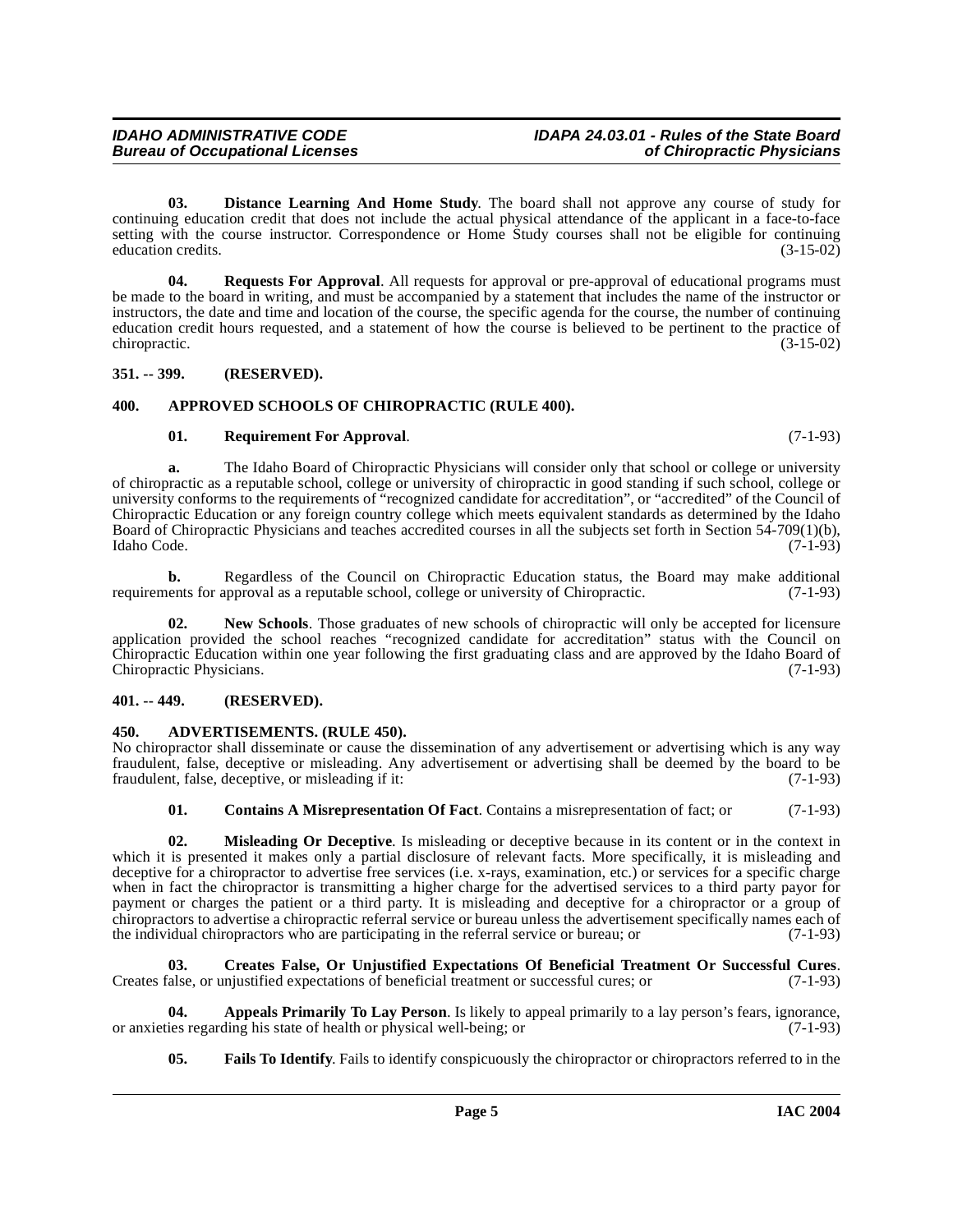# **Bureau of Occupational Licenses**

# **IDAHO ADMINISTRATIVE CODE IDAPA 24.03.01 - Rules of the State Board**

advertising as a chiropractor or chiropractors; or (7-1-93)

<span id="page-5-14"></span>**06. Failure To Perform**. Contains any representations or claims, as to which the chiropractor, referred to in the advertising, fails to perform; or  $(7-1-93)$ 

<span id="page-5-16"></span>**07. Use Of The Term "Chiropractor"**. Contains any representation which identifies the chiropractic practice being advertised by a name which does not include the terms "chiropractor," "chiropractic," or some easily recognizable derivative thereof; or recognizable derivative thereof; or

<span id="page-5-4"></span>**08. Area Of Practice**. Contains any representation regarding a preferred area of practice or an area of practice in which the practitioner in fact specializes, which represents or implies that such specialized or preferred area of practice requires, or that the practitioner has received any license or recognition by the state of Idaho or its authorized agents, which is superior to the license and recognition granted to any chiropractor who successfully meets the licensing requirements of Chapter 7, Title 54, Idaho Code; or (7-1-93)

<span id="page-5-11"></span>**09. Deceptive Or Misleading Heading**. Appears in any classified directory, listing, or compendium under a heading, which when considered together with the advertisement, has the capacity or tendency to be deceptive or misleading with respect to the profession or professional status of the chiropractor: or (7-1-93) deceptive or misleading with respect to the profession or professional status of the chiropractor; or

<span id="page-5-12"></span>**10. Deceptive Or Misleading Information**. Contains any other representation, statement or claim which is misleading or deceptive. (7-1-93)

# <span id="page-5-0"></span>**451. -- 499. (RESERVED).**

# <span id="page-5-8"></span><span id="page-5-1"></span>**500. BOARD POLICIES AND DIRECTIVES (RULE 500).**

<span id="page-5-15"></span>**01. Register**. The board shall keep on file a current register of all applicants for licensure, rejected applicants and licentiates, and the current license status of all licensed Idaho Chiropractic Physicians.  $(7-1-93)$ 

<span id="page-5-7"></span>**02. Board Of Chiropractic Physicians' Agents**. The board shall authorize, by written agreement, the Bureau of Occupational Licenses to act as agent in its interest. (7-1-93)

<span id="page-5-6"></span>**03. Board Budget**. The board shall assist in preparation of an annual budget including all anticipated expenditures and income. (7-1-93)

<span id="page-5-5"></span>**04.** Authorized Expenditures. The Board authorizes actual and necessary expenditures for Board to Board Members outside of Board meetings. (7-1-93) business to Board Members outside of Board meetings.

<span id="page-5-13"></span>**05. Delegates To Federation Of Chiropractic Licensing Boards**. Authorized delegates to the annual congress shall receive the honorarium and travel expenses as provided in Section 54-706(4), Idaho Code. (7-1-93)

# <span id="page-5-2"></span>**501. -- 549. (RESERVED).**

# <span id="page-5-9"></span><span id="page-5-3"></span>**550. CHIROPRACTIC ASSISTANTS (RULE 550).**

**01. Definition**. A chiropractic assistant is defined as any individual functioning in a dependent relationship with a supervising chiropractic physician in the performance of any chiropractic practice. (7-1-93)

**02. Chiropractic Physician Responsible And Liable**. The chiropractic physician shall be responsible and liable for: (7-1-93)

<span id="page-5-10"></span>**a.** Direct supervision; (7-1-93)

**b.** Any acts of the assistant in the performance of chiropractic practice; (7-1-93)

**c.** Proper training and capabilities of the chiropractic assistant before authorization is given to any chiropractic practice. (7-1-93) perform any chiropractic practice.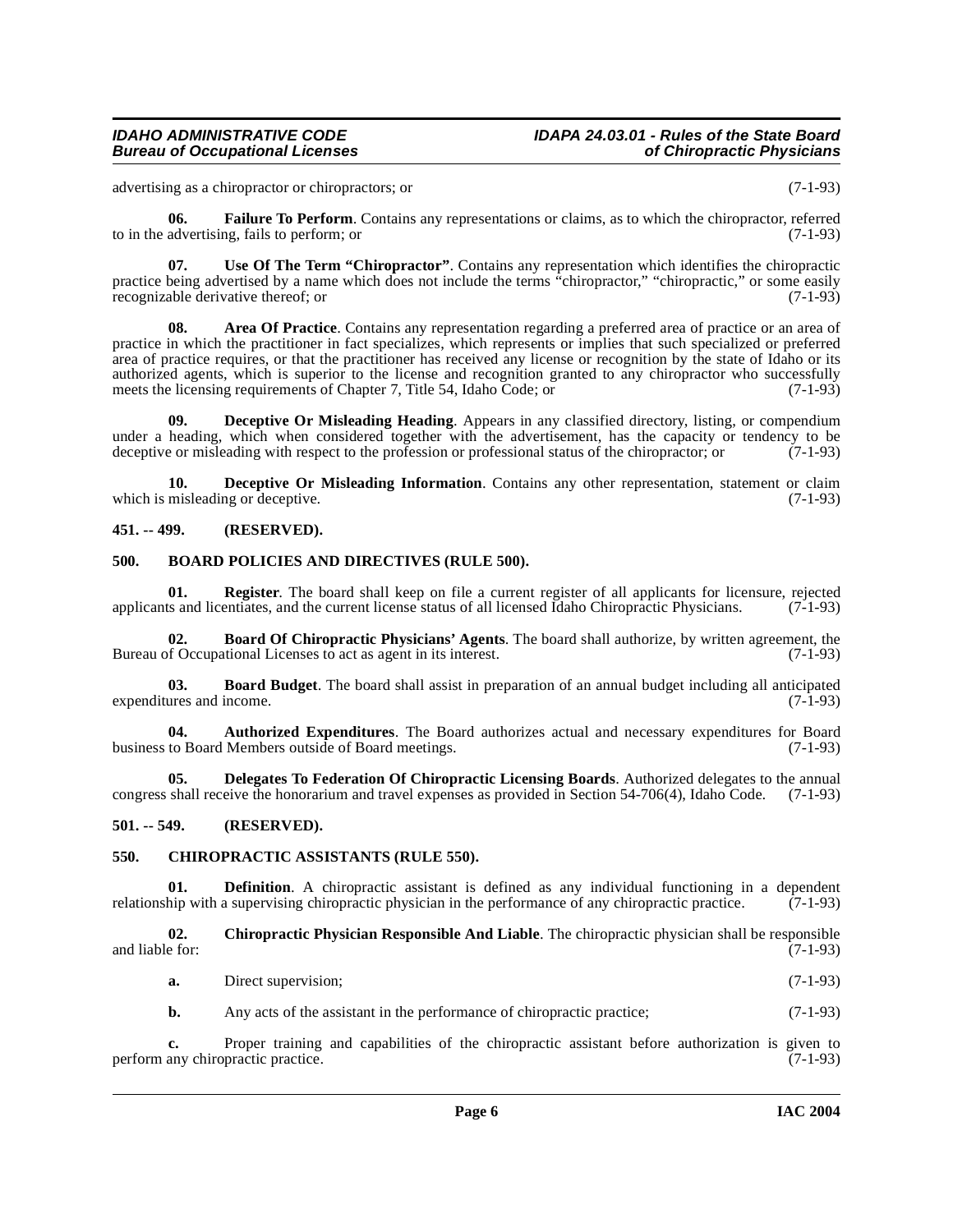<span id="page-6-5"></span><span id="page-6-3"></span><span id="page-6-2"></span><span id="page-6-0"></span>

|                 | 03.          | Chiropractic Assistant Limitations. A chiropractic assistant shall not:                                                                                                                                                                                                                                                                        | $(7-1-93)$  |
|-----------------|--------------|------------------------------------------------------------------------------------------------------------------------------------------------------------------------------------------------------------------------------------------------------------------------------------------------------------------------------------------------|-------------|
|                 | a.           | Manipulate articulations;                                                                                                                                                                                                                                                                                                                      | $(7-1-93)$  |
|                 | b.           | Provide diagnostic results or interpretations to the patient;                                                                                                                                                                                                                                                                                  | $(7-1-93)$  |
| Physician.      | c.           | Provide treatment advice to any patient without instructions from the supervising Chiropractic                                                                                                                                                                                                                                                 | $(7-1-93)$  |
| 551.            |              | <b>CHIROPRACTIC INTERN (RULE 551).</b>                                                                                                                                                                                                                                                                                                         |             |
|                 | 01.          | <b>Definition.</b> A chiropractic intern is defined as any individual who is qualified to practice as an<br>intern as established by the approved chiropractic college that the individual attends and who will function in a<br>dependent relationship with a supervising chiropractic physician in the performance of chiropractic practice. | $(3-15-02)$ |
| and liable for: | 02.          | Chiropractic Physician Responsible And Liable. The chiropractic physician shall be responsible                                                                                                                                                                                                                                                 | $(3-15-02)$ |
|                 | a.           | Direct personal supervision of the intern;                                                                                                                                                                                                                                                                                                     | $(3-15-02)$ |
|                 | b.           | Any acts of the intern in the performance of chiropractic practice;                                                                                                                                                                                                                                                                            | $(3-15-02)$ |
|                 | $c_{\cdot}$  | Determining that the intern possesses sufficient training and capabilities before authorization is<br>given to perform any chiropractic practice.                                                                                                                                                                                              | $(3-15-02)$ |
|                 | 03.          | <b>Chiropractic Intern Limitations.</b> A chiropractic intern shall not:                                                                                                                                                                                                                                                                       | $(3-15-02)$ |
|                 | a.           | Perform any chiropractic practice independently, but must perform all such practice under the<br>direct personal supervision of a licensed Chiropractic Physician;                                                                                                                                                                             | $(3-15-02)$ |
|                 | $\mathbf{h}$ | <b>Provide diagnostic results or interpretations to the patient prior to consultation with the supervising</b>                                                                                                                                                                                                                                 |             |

<span id="page-6-4"></span>**b.** Provide diagnostic results or interpretations to the patient prior to consultation with the supervising Chiropractic Physician; (3-15-02)

**c.** Provide treatment advice to any patient without instructions from the supervising Chiropractic Physician. (3-15-02) Physician.  $(3-15-02)$ 

# <span id="page-6-7"></span><span id="page-6-1"></span>**552. TEMPORARY PRACTICE PERMITS (RULE 552).**

When an original application for license or internship is accepted by the board as being fully completed, in accordance with the requirements of the Idaho Chiropractic Physician Law and these Rules, a temporary permit to practice may be issued. (3-15-02) practice may be issued.

**01. Supervision Required**. A permit holder may work only when under the direct personal supervision of a chiropractic physician currently licensed in Idaho. The name, address and signature of the supervising chiropractic physician shall appear on the application. (3-15-02) chiropractic physician shall appear on the application.

<span id="page-6-6"></span>**02.** Only One Permit May Be Issued. Only one (1) permit may be issued under any circumstances to any individual.  $(3-15-02)$ 

<span id="page-6-8"></span>**03. Validity Of Temporary Permits.** Temporary permit to practice will be valid for a period not to exceed twelve (12) months and only: (3-15-02)

**a.** In the case of an applicant for Idaho licensure, until the results of the next scheduled examination have been released. No work permit will be issued to an applicant who has previously failed an examination for licensure in this or any other state, territory, possession, or country. Failure to sit for the scheduled examination will invalidate the work permit and no further permits will be issued. (3-15-02) invalidate the work permit and no further permits will be issued.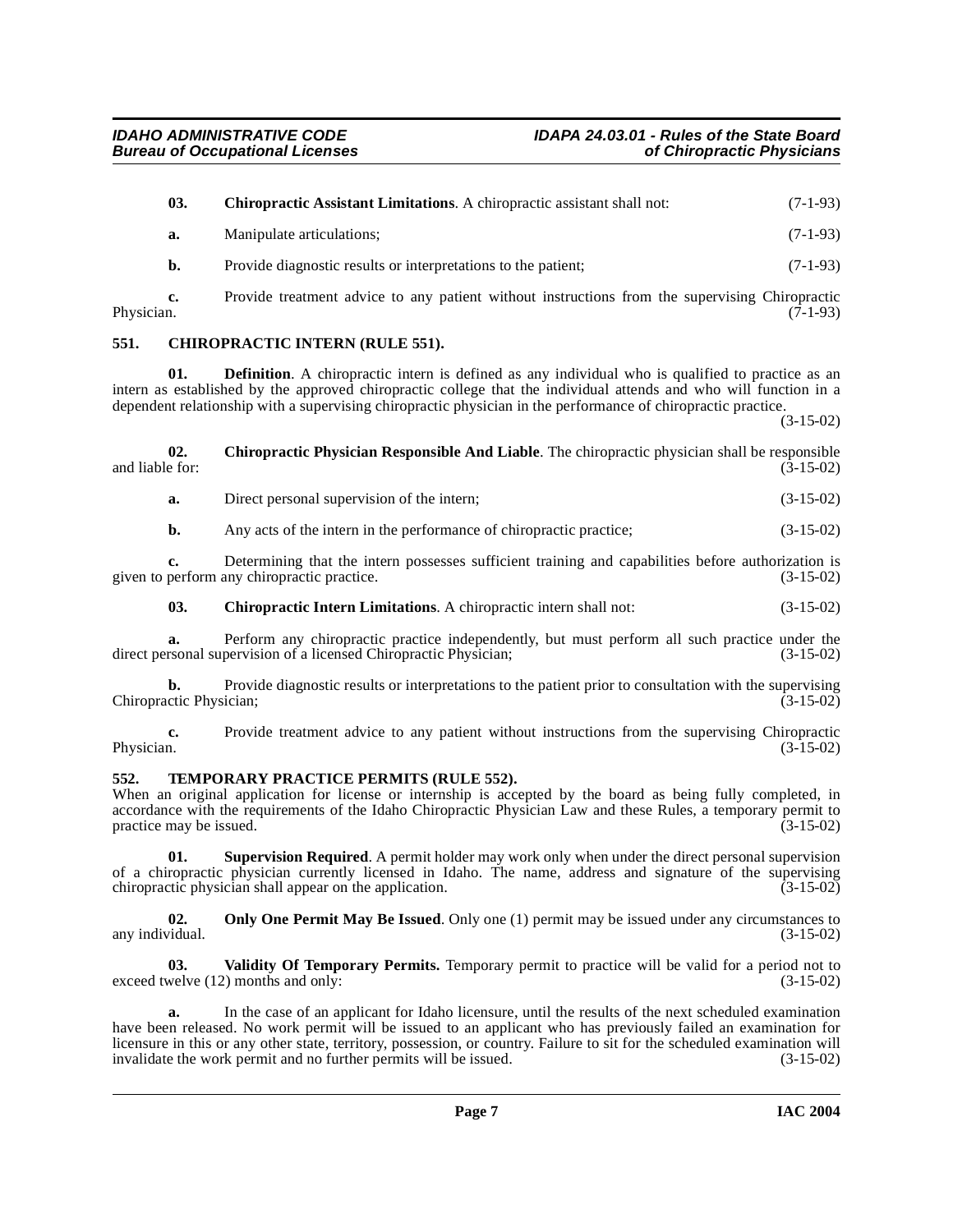**b.** In the case of an intern, until the scheduled date of graduation from an approved school of chiropractic. Upon original application for licensure in Idaho, the intern permit may be extended by the board until the results of the next scheduled examination have been released. (3-15-02)

# <span id="page-7-0"></span>**553. -- 599. (RESERVED).**

#### <span id="page-7-2"></span><span id="page-7-1"></span>**600. CHIROPRACTIC PEER REVIEW (RULE 600).**

<span id="page-7-4"></span>**01. Purpose And Composition Of Peer Review Committee**. There is hereby established a Peer Review Committee, the members of which will function at the will of the Idaho State Board of Chiropractic Physicians. (7-1-98) Physicians. (7-1-98)

**a.** The purpose of the Peer Review Committee is to review those matters relative to the appropriateness, quality, utilization, and cost of chiropractic care in the state of Idaho. (7-1-98)

**b.** The Committee will be comprised of a chairman and a minimum of five (5) members, all of whom will be appointed by the members of the Board, and all of whom will serve at the pleasure of the Board. They may be removed from the Committee by vote of the Board, at any time, without cause. (7-1-98)

**c.** The Board will appoint one (1) of its members to act as a liaison between the Board and the Committee. This liaison will serve at the pleasure of the Board and may be removed by the Board, at any time, without cause.  $(7-1-98)$ without cause.

**02. Definitions**. (7-1-98)

**a.** "Board" means the Idaho State Board of Chiropractic Physicians. (7-1-98)

**b.** "Patient" means an individual who has received treatment from an Idaho licensed chiropractor, or who has received treatment under the supervision or direction of an Idaho licensed chiropractor, which treatment is within the scope of practice for a chiropractor within the state of Idaho. (7-1-98) within the scope of practice for a chiropractor within the state of Idaho.

**c.** "Peer Review" means an evaluation performed by members of the Committee, which review will include the appropriateness, quality, utilization, and cost of chiropractic services and ethical performance of chiropractic care.

**d.** "Peer Review Committee Members" shall mean those individuals appointed by the Board to serve eer Review Committee. (7-1-98) on the Peer Review Committee.

**e.** "Individual Reviewers" means those individual members of the Committee who are designated by man of the Committee to conduct a peer review evaluation of any particular matter. (7-1-98) the chairman of the Committee to conduct a peer review evaluation of any particular matter.

#### <span id="page-7-3"></span>**03. Committee Criteria**. (7-1-98)

**a.** Requirements for Membership: To be considered for appointment to the Committee, an applicant (7-1-98)  $\overline{(7-1-98)}$  shall:

i. Hold a current Idaho license to practice chiropractic, which license is in good standing and which has never been the subject of a formal disciplinary action in any jurisdiction; (7-1-98)

ii. Be actively engaged in the practice of chiropractic for the past four (4) years, with the most recent two (2) of those years having been spent in Idaho. (7-1-98)

iii. Obtain such peer review training as may be required by the Board. (3-15-02)

**b.** Appointment Process: Each year the Board will notify all Idaho licensed chiropractors of the not deadlines by which they may self-submit for membership on the Committee. (7-1-98) process and deadlines by which they may self-submit for membership on the Committee.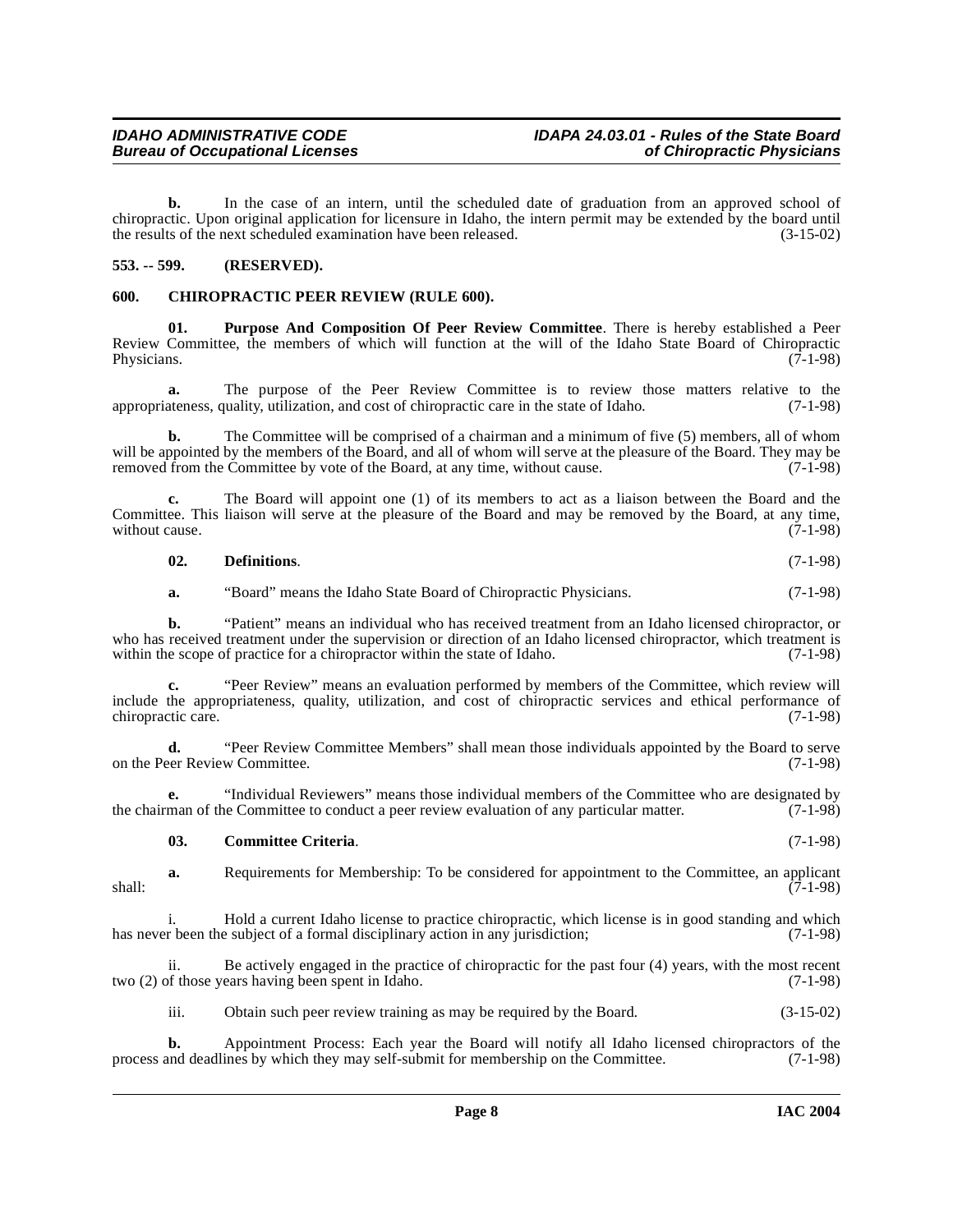i. The submissions will be maintained on file for one (1) year; after which time they will be discarded notice to the applicants. (7-1-98) without notice to the applicants.

ii. The Board will notify those individuals who are named to the Committee of their appointment. (7-1-98)

**c.** Limitations of Peer Review Committee Members. While serving on the Peer Review Committee, a shall not: (7-1-98) member shall not:

i. Solicit to do independent medical examinations and/or reviews for insurance companies, attorneys or other third parties;

ii. Utilize any designation or other reference to Committee membership on any advertisement, including telephone book, office, letterhead, or any other place. (7-1-98)

**d.** Reimbursement: Committee members will be afforded expense reimbursement in accordance with ployee travel regulations upon Board approval. (7-1-98) state employee travel regulations upon Board approval.

<span id="page-8-3"></span>**04. Standards**. (7-1-98)

**a.** In conducting any review, the Committee will utilize the Guidelines for Chiropractic Quality Assurance and Practice Parameters, Proceedings of the Mercy Center Consensus Conference, and Procedural/ Utilization Facts, Chiropractic/Physical Therapy Treatment Standards, a Reference Guide, 5th Edition, Robert E.  $\lambda$ Olson, D.C. (7-1-98)

**b.** The reviewing chiropractors will be expected to utilize their own experience and other reference n ascertaining the reasonableness and appropriateness of care provided. (7-1-98) sources in ascertaining the reasonableness and appropriateness of care provided.

<span id="page-8-4"></span>**05. Who May Utilize The Services Of The Committee**. A request for peer review may be submitted to the Committee by a patient, the patient's legal representative, an insurer or other third-party payor or health care<br>provider, or the treating chiropractic physician. (7-1-98) provider, or the treating chiropractic physician.

**06. Form Of Request**. A request for peer review must be submitted to the Committee on forms from the Board offices. (7-1-98) available from the Board offices.

<span id="page-8-1"></span><span id="page-8-0"></span>

|  | - 07. | <b>Fees For Review.</b> The following fees will be assessed: | $(7-1-98)$ |
|--|-------|--------------------------------------------------------------|------------|
|--|-------|--------------------------------------------------------------|------------|

**a.** If review is requested by a patient: no charge. (7-1-98)

**b.** If review is requested by a treating physician, an insurer or third party provider: (7-1-98)

i. One hundred twenty-five dollars  $(\$125)$  for a review of claims in the amount of one thousand  $\$1,000$  or less;  $(3-30-01)$ dollars  $(\$1,000)$  or less;

ii. Two hundred fifty dollars (\$250) for a review of claims in the amount of one thousand one dollars or more and not exceeding three thousand dollars (\$3,000); (3-30-01)  $($1,001)$  or more and not exceeding three thousand dollars  $($3,000)$ ;

iii. Three hundred fifty dollars (\$350) for a review of claims in the amount of three thousand one (3-30-01) or more; dollars  $(\$3,001)$  or more;

**c.** Payment for reviews by the insurer or third-party provider is required prior to implementation of any review process. (7-1-98)

<span id="page-8-2"></span>

| 08. | <b>Procedures For Review.</b> | $(7-1-98)$ |
|-----|-------------------------------|------------|
|-----|-------------------------------|------------|

**a.** All reviews will be blind reviews. The identity of the patient, treating physician, and any insurer or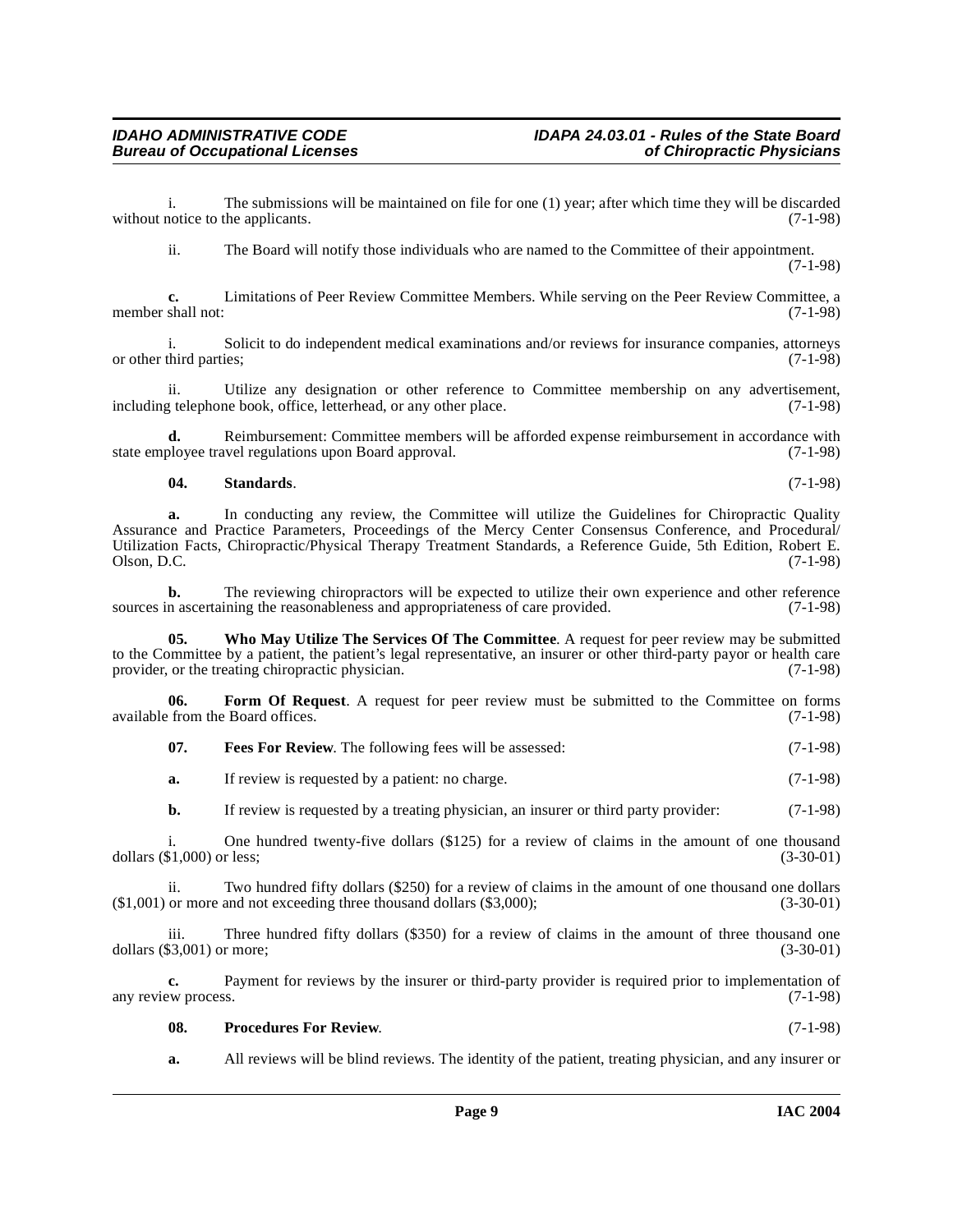# **Bureau of Occupational Licenses**

third-party payor for the services will be unknown to the individual reviewers. (7-1-98)

**b.** Peer review will be conducted only upon request. The opportunity for participation in the review will be made available to the non-requesting party or parties. With the exception of the treating chiropractic physician, there is no requirement of participation in the peer review process. (7-1-98)

**c.** Reviews will be conducted by three (3) individual reviewers, to be chosen from the membership of mittee by the chairman. (7-1-98) the Committee by the chairman.

**d.** The individual reviewers will conduct their evaluation, reach an agreement as to the outcome, and report that outcome to the chairman. If any of the parties desire to appeal this decision, they may notify the chairman who will appoint one (1) new reviewer to conduct an evaluation and report the outcome to the chairman. There will<br>be no further rights to appeal. Decisions of the individual reviewer will not be subject to challenge.  $(7$ be no further rights to appeal. Decisions of the individual reviewer will not be subject to challenge.

**e.** The chairman will provide regular reports to the Board liaison. If it is the opinion of the reviewers that a licensed chiropractic physician has violated any of the laws and rules governing continued licensure, the Committee chairman will notify the Board liaison, immediately. The liaison will then refer the matter for further investigation and potential disciplinary action by the Board. (7-1-98) investigation and potential disciplinary action by the Board.

# <span id="page-9-0"></span>**601. RULEMAKING HISTORY PRIOR TO JULY 1, 1993 (RULE 601).**

Supersedes Rules adopted September 7, 1977 Authority Chapter 7, Title 54, Idaho Code, July 1, 1980 Adopted Under Emergency Provisions, June 10, 1982 Final Adoption, August 21, 1982 As Amended December 21, 1987 Effective January 11, 1988 Adopted Under Emergency Provisions, March 29, 1993 Adopted Under Temporary Provisions, July 1, 1997 (7-1-98)

<span id="page-9-1"></span>**602. -- 999. (RESERVED).**